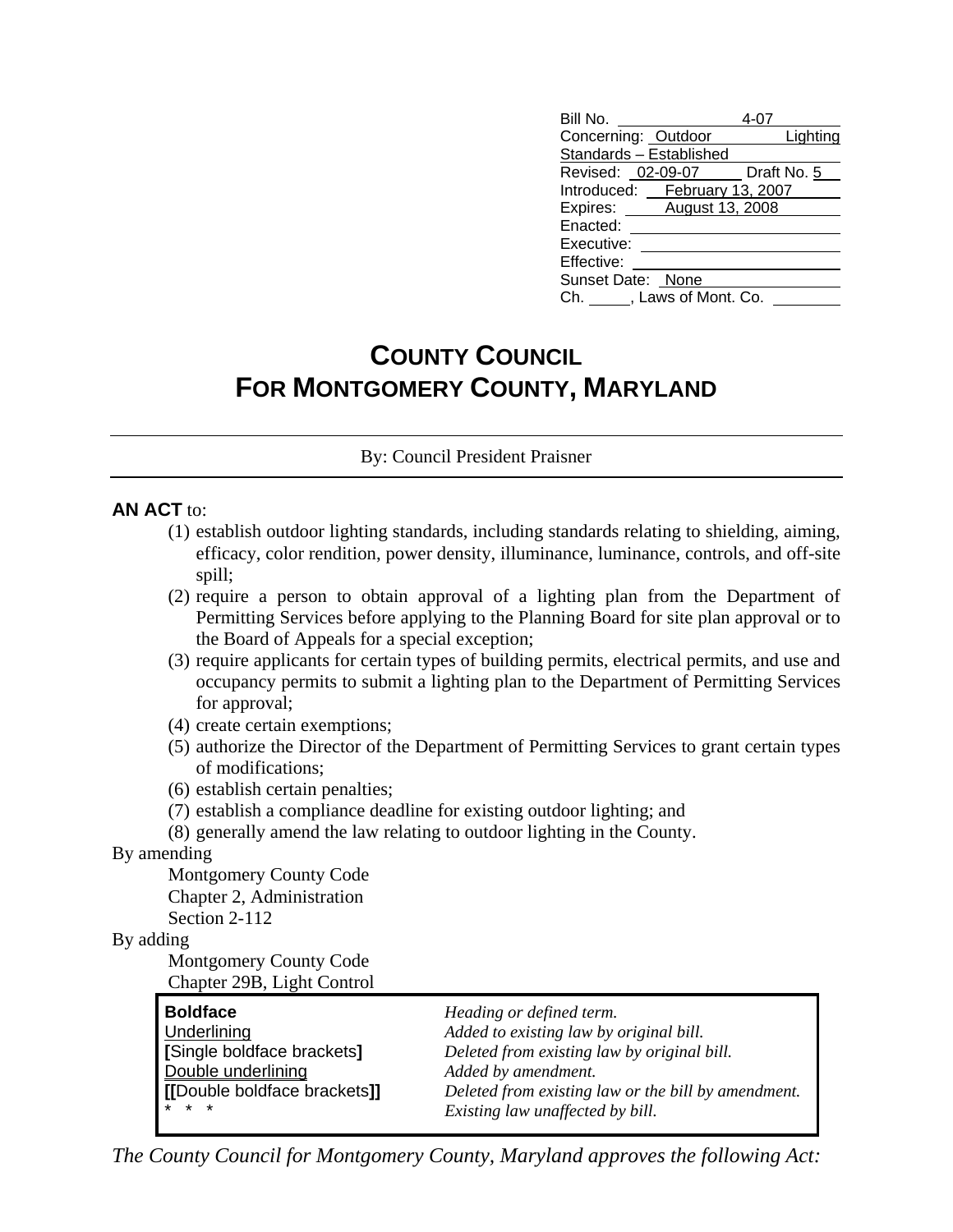| $\mathbf{1}$   | Section 2-112 is amended as follows:<br>Sec. 1.                                      |
|----------------|--------------------------------------------------------------------------------------|
| $\overline{2}$ | 2-112. Jurisdiction.                                                                 |
| 3              | ∗<br>∗<br>∗                                                                          |
| 4              | The Board has the following appellate jurisdiction.<br>(c)                           |
| 5              | $\ast$<br>$\ast$<br>$\ast$                                                           |
| 6              | Section 29B-12<br><u>County light control law</u>                                    |
| 7              | $\ast$<br>$\ast$<br>$\ast$                                                           |
| 8              | <b>Chapter 29B, Light Control is added as follows:</b><br>Sec. 2.                    |
| 9              | <b>Chapter 29B, Light Control</b>                                                    |
| 10             | <u> 29B-1. Short Title.</u>                                                          |
| 11             | This Chapter may be cited as the Montgomery County Light Control Law                 |
| 12             | <u>29B-2. Policy.</u>                                                                |
| 13             | <u>This Chapter is intended to reduce excessive, inefficient, improperly aimed,</u>  |
| 14             | and poorly shielded outdoor light that harms the public health and welfare           |
| 15             | by degrading the nighttime visual environment, impairing the use and                 |
| 16             | <u>enjoyment of property, creating safety hazards relating to glare, and wasting</u> |
| 17             | energy.                                                                              |
| 18             | 29B-3. Definitions.                                                                  |
| 19             | In this Chapter, the following words have the meanings indicated.                    |
| 20             | <i>"Building"</i> has the meaning stated in Section 59-A-2.1.                        |
| 21             | "Building permit" means a building permit issued by the Department under             |
| 22             | Chapter 8.                                                                           |
| 23             | "Candela" means a standard unit of light intensity in a specific direction,          |
| 24             | <u>equal to 1 lumen per steridian.</u>                                               |
| 25             | <u>"Color rendering index" means a method for describing the effect of a light</u>   |
| 26             | <u>source on the color appearance of objects compared to a reference light of</u>    |
| 27             | the same color temperature.                                                          |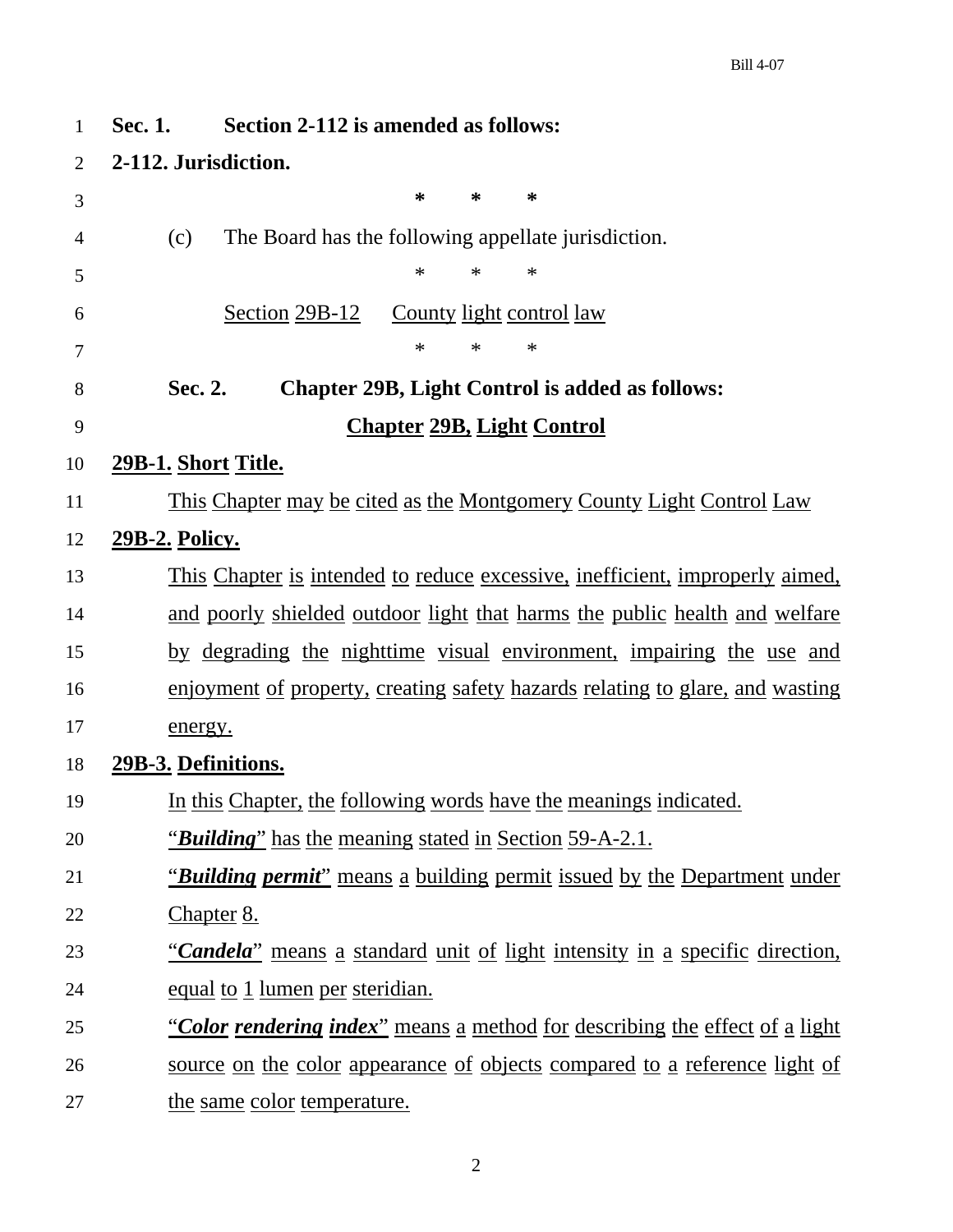| 28 | "Department" means the Department of Permitting Services.                                   |
|----|---------------------------------------------------------------------------------------------|
| 29 | "Director" means the Director of the Department of Permitting Services or                   |
| 30 | <u>the Director's designee.</u>                                                             |
| 31 | <u>"Efficacy" means the amount of lumens produced by a lamp or light source</u>             |
| 32 | per unit of power, expressed in lumens per watt.                                            |
| 33 | <u>"Electrical equipment" has the meaning stated in Section 17-11.</u>                      |
| 34 | <i><u>"Electrical permit"</u></i> means an electrical permit issued by the Department       |
| 35 | <u>under Chapter</u> 17.                                                                    |
| 36 | <i><u>'Enforcement officer''</u></i> means a person authorized under Section 29B-9 to       |
| 37 | enforce this Chapter.                                                                       |
| 38 | <u>"Footcandle" means a unit of illuminance equal to 1 lumen per square foot.</u>           |
| 39 | <u>This is the illuminance provided by a light source of 1 candela at a distance</u>        |
| 40 | $\underline{\mathrm{of}}$ 1 foot.                                                           |
| 41 | <u>"Full-cutoff" or "full-cutoff light fixture" means a light fixture that is</u>           |
| 42 | designed to block the amount of light emitted from the fixture at certain                   |
| 43 | angles in compliance with the IESNA "full-cutoff" or "full cut-off light                    |
| 44 | <u>fixture" standard or another equivalent standard identified in regulations.</u>          |
| 45 | "IECC" means the version of the International Energy Conservation Code                      |
| 46 | adopted by the County under Section 8-13.                                                   |
| 47 | <u>"IESNA" means the Illuminating Engineering Society of North America.</u>                 |
| 48 | <i>"Illuminance</i> " means the amount of light falling on a unit area of surface           |
| 49 | <u>(luminous flux per unit area), measured in footcandles.</u>                              |
| 50 | <i><u>'Initial light output'' means the amount of light emitted by an outdoor light</u></i> |
| 51 | <u>fixture when it is new, as identified in the manufacturer's specifications.</u>          |
| 52 | " <i>Lighting plan</i> " means a lighting plan required by Section 29B-6.                   |
| 53 | "Lighting professional" means:                                                              |
| 54 | a professional engineer who is licensed by the State; or<br>(1)                             |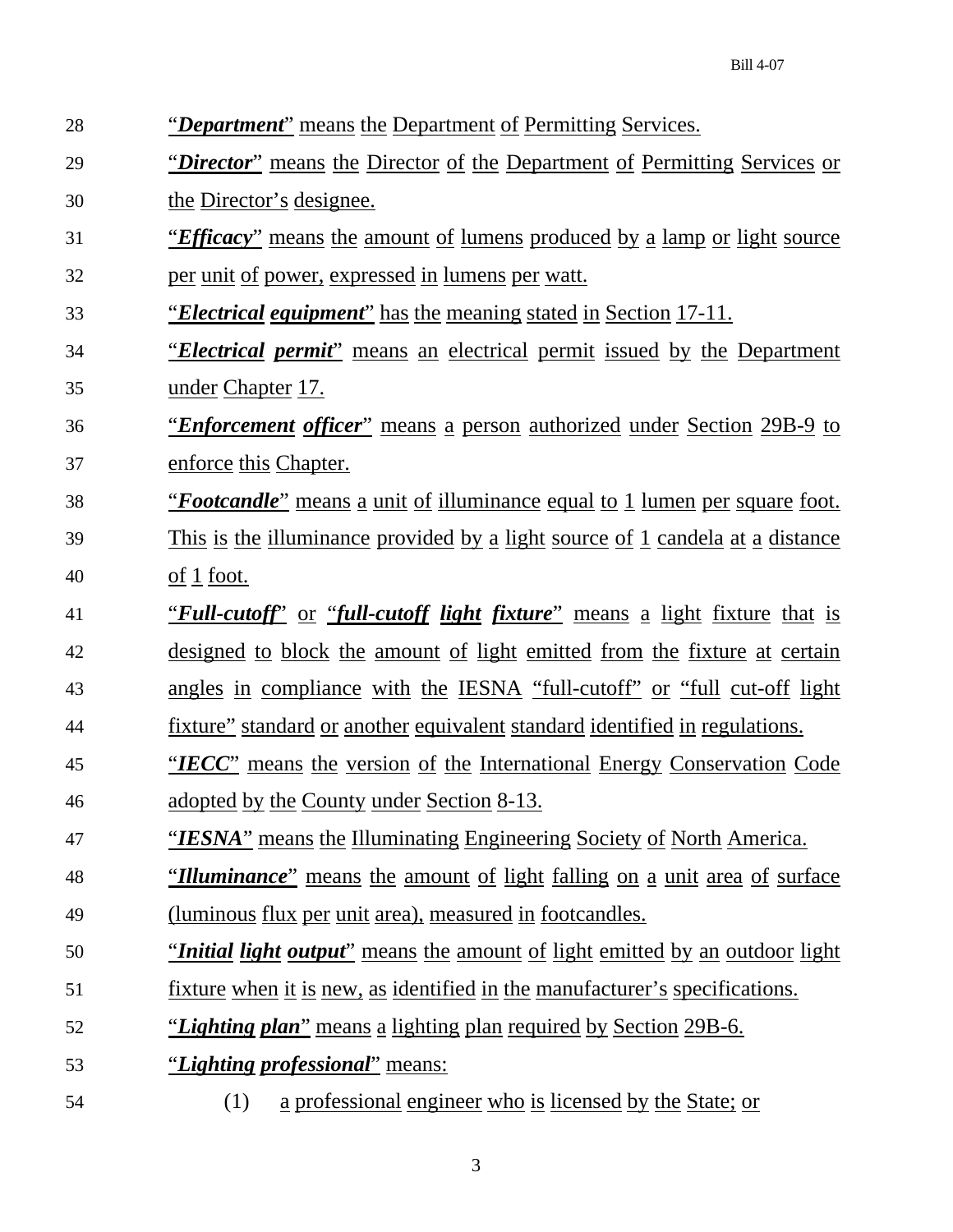| 55 | an individual who has successfully completed the lighting<br>(2)                      |  |  |  |  |  |  |  |
|----|---------------------------------------------------------------------------------------|--|--|--|--|--|--|--|
| 56 | certification exam conducted by the National Council on                               |  |  |  |  |  |  |  |
| 57 | Qualifications for the Lighting Profession or an equivalent                           |  |  |  |  |  |  |  |
| 58 | exam identified in regulations.                                                       |  |  |  |  |  |  |  |
| 59 | <u>"Luminance" means the amount of light emitted by an outdoor light fixture</u>      |  |  |  |  |  |  |  |
| 60 | <u>or reflected by a surface, measured in candelas per square foot.</u>               |  |  |  |  |  |  |  |
| 61 | "Low wattage fluorescent light" means a fluorescent light of 25 watts or              |  |  |  |  |  |  |  |
| 62 | less.                                                                                 |  |  |  |  |  |  |  |
| 63 | <u>"Low wattage incandescent light" means a halogen light of 75 watts or less</u>     |  |  |  |  |  |  |  |
| 64 | <u>or a non-halogen incandescent light of 100 watts or less.</u>                      |  |  |  |  |  |  |  |
| 65 | <u>"Lumen" means 1 unit of luminous flux. This unit is used to measure the</u>        |  |  |  |  |  |  |  |
| 66 | amount of light emitted from a light source. One lumen is equal to the                |  |  |  |  |  |  |  |
| 67 | <u>amount of light emitted by a light source of 1 spherical candela that falls on</u> |  |  |  |  |  |  |  |
| 68 | <u>a 1 square-foot surface located 1 foot away.</u>                                   |  |  |  |  |  |  |  |
| 69 | <u>"Luminaire" means a complete lighting assembly, including any lamp,</u>            |  |  |  |  |  |  |  |
| 70 | <u>housing, reflector, lens, or shield.</u>                                           |  |  |  |  |  |  |  |
| 71 | "Off-site spill" means light that falls beyond the boundary of the property           |  |  |  |  |  |  |  |
| 72 | <u>on which a light fixture is located.</u>                                           |  |  |  |  |  |  |  |
| 73 | " <i>Outdoor display area</i> " means an area where products or services are sold     |  |  |  |  |  |  |  |
| 74 | <u>or</u> displayed.                                                                  |  |  |  |  |  |  |  |
| 75 | <u>"Outdoor light fixture" means any permanent, temporary, or portable</u>            |  |  |  |  |  |  |  |
| 76 | <u>luminaire used outdoors, including any light fixture used to illuminate:</u>       |  |  |  |  |  |  |  |
| 77 | a building or structure;<br>(1)                                                       |  |  |  |  |  |  |  |
| 78 | (2)<br><u>a</u> driveway;                                                             |  |  |  |  |  |  |  |
| 79 | a parking facility;<br>(3)                                                            |  |  |  |  |  |  |  |
| 80 | an outdoor display area;<br>(4)                                                       |  |  |  |  |  |  |  |
| 81 | an outdoor performance area;<br>(5)                                                   |  |  |  |  |  |  |  |
|    |                                                                                       |  |  |  |  |  |  |  |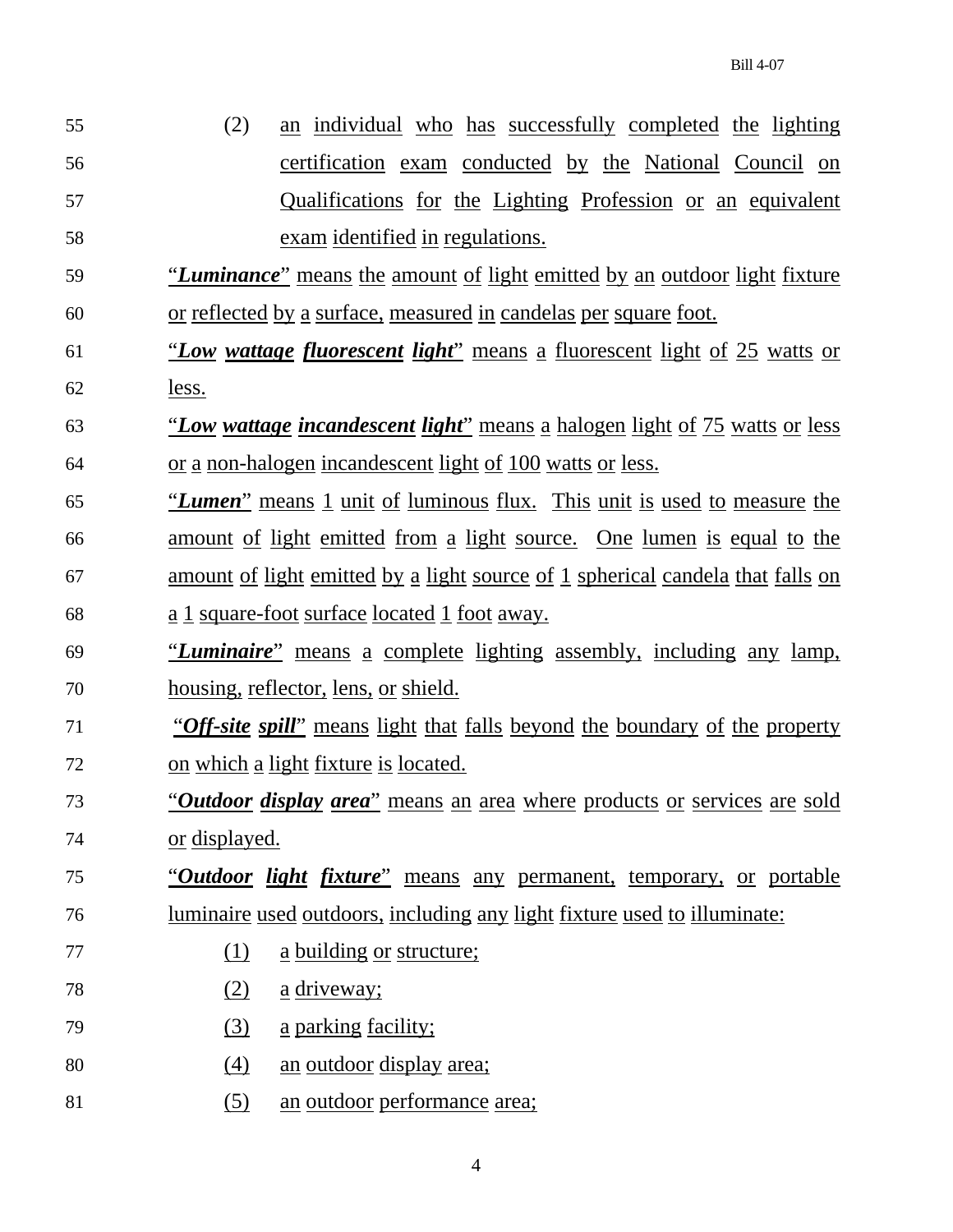| 82  | <u>(6)</u><br>a recreational area or facility;                                              |
|-----|---------------------------------------------------------------------------------------------|
| 83  | <u>(7)</u><br><u>a road;</u>                                                                |
| 84  | (8)<br><u>a sidewalk or path;</u>                                                           |
| 85  | (9)<br><u>a sign; or</u>                                                                    |
| 86  | (10)<br><u>a yard, park, or landscape.</u>                                                  |
| 87  | <i><u>"Outdoor lighting system"</u></i> means the outdoor light fixture or outdoor light    |
| 88  | <u>fixtures, and any accompanying accessories, used to illuminate a particular</u>          |
| 89  | <u>building, structure, or area.</u>                                                        |
| 90  | <u>"Parking facility" has the meaning stated in Section 59-A-2.1.</u>                       |
| 91  | <i><u>'Planning Board'' means the Montgomery County Planning Board of the</u></i>           |
| 92  | <u>Maryland-National Capital Park and Planning Commission.</u>                              |
| 93  | <i>Planning Director</i> " means the Director of the Montgomery County                      |
| 94  | Department of Planning.                                                                     |
|     |                                                                                             |
| 95  | <i><u>Power density"</u></i> means the amount of electricity used to generate light per     |
| 96  | <u>unit of area, expressed in watts per square feet.</u>                                    |
| 97  | <i><u>'Recreational area or facility"</u></i> means an outdoor building, structure, or area |
| 98  | <u>designed for active recreation, whether publicly or privately owned,</u>                 |
| 99  | including a baseball diamond, basketball court, soccer field, football field,               |
| 100 | golf course, tennis court, swimming pool, or other area or facility identified              |
| 101 | in regulations.                                                                             |
| 102 | "Sign" has the meaning stated in Section 59-A-2.1.                                          |
| 103 | "Site plan" means a site plan or amendment to a site plan approved by the                   |
| 104 | Planning Board under Division 59-D-3.                                                       |
| 105 | <i>"Special exception"</i> means a special exception or amendment to a special              |
| 106 | exception approved by the Board of Appeals under Division 59-G.                             |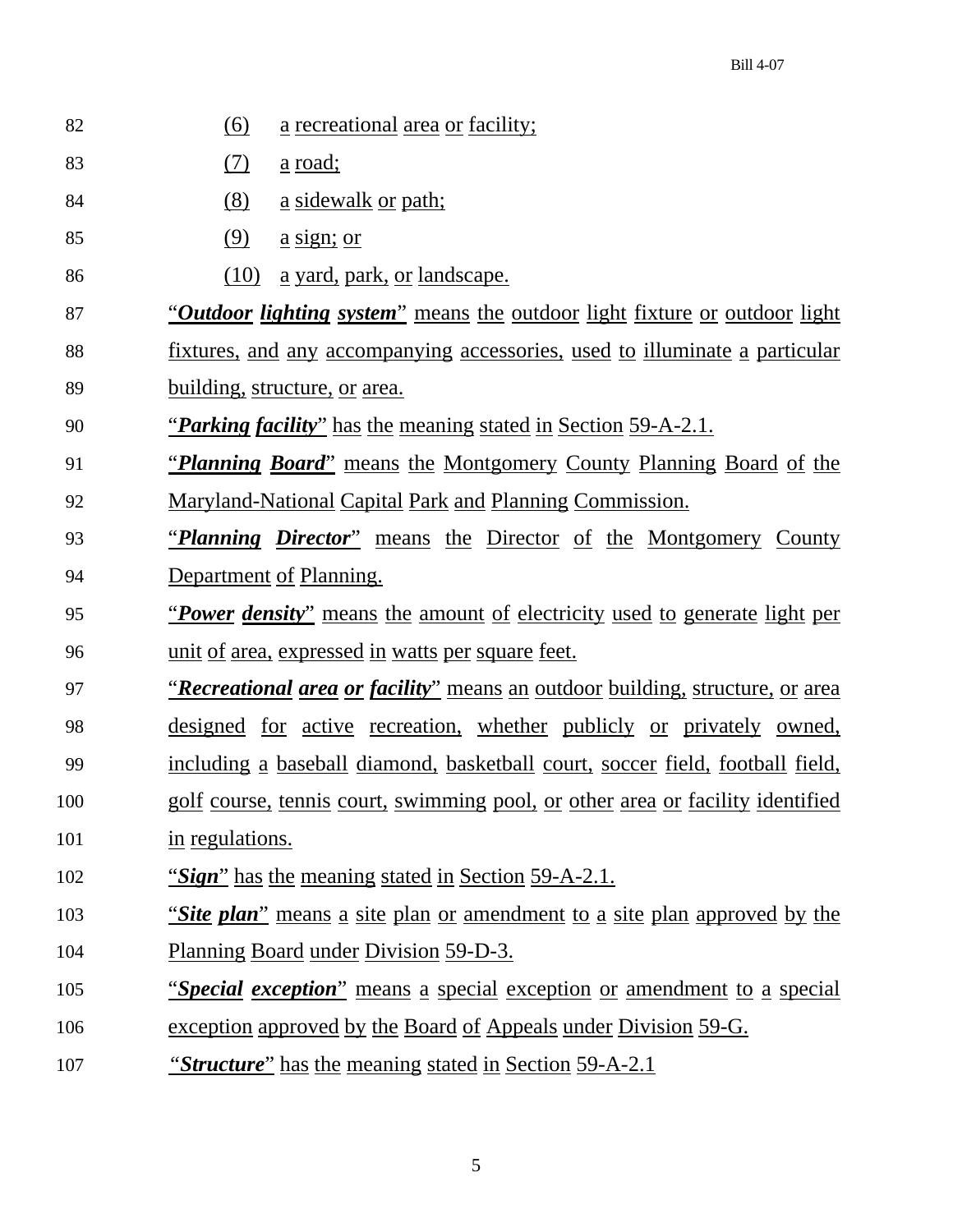108 "*Total light output*" means the total initial light output, measured in lumens, 109 of an outdoor lighting system. 110 **29B-4. Scope.** 111 This Chapter applies to all outdoor light fixtures and outdoor lighting 112 systems in the County, except when a different requirement or standard is 113 expressly required by State law. 114 **29B-5. Standards.** 115 (a) *Shielding and aiming*. 116 (1) An outdoor light fixture with a total light output greater than 117 2,000 lumens must: 118 (A) be a full cut-off fixture and installed and maintained 119 level, without any upward or sideward tilt unless 120 necessary to prevent off-site spill; and 121 (B) comply with any other shielding or aiming requirement 122 specified in regulations. 123 (2) An outdoor light fixture with a total light output of 2,000 124 lumens or less that is not a full cut-off fixture must: 125 (A) have a downward aim that does not exceed 45 degrees 126 from vertical; and 127 (B) comply with any other shielding or aiming requirement 128 specified in regulations. 129 (b) *Efficacy.* An outdoor light fixture must have an efficacy equal to the 130 greater of: 131 (1) 60 lumens per watt; 132 (2) the efficacy required by the IECC, if applicable; or 133 (3) the efficacy established in regulations based on nationally 134 recognized standards or best practices.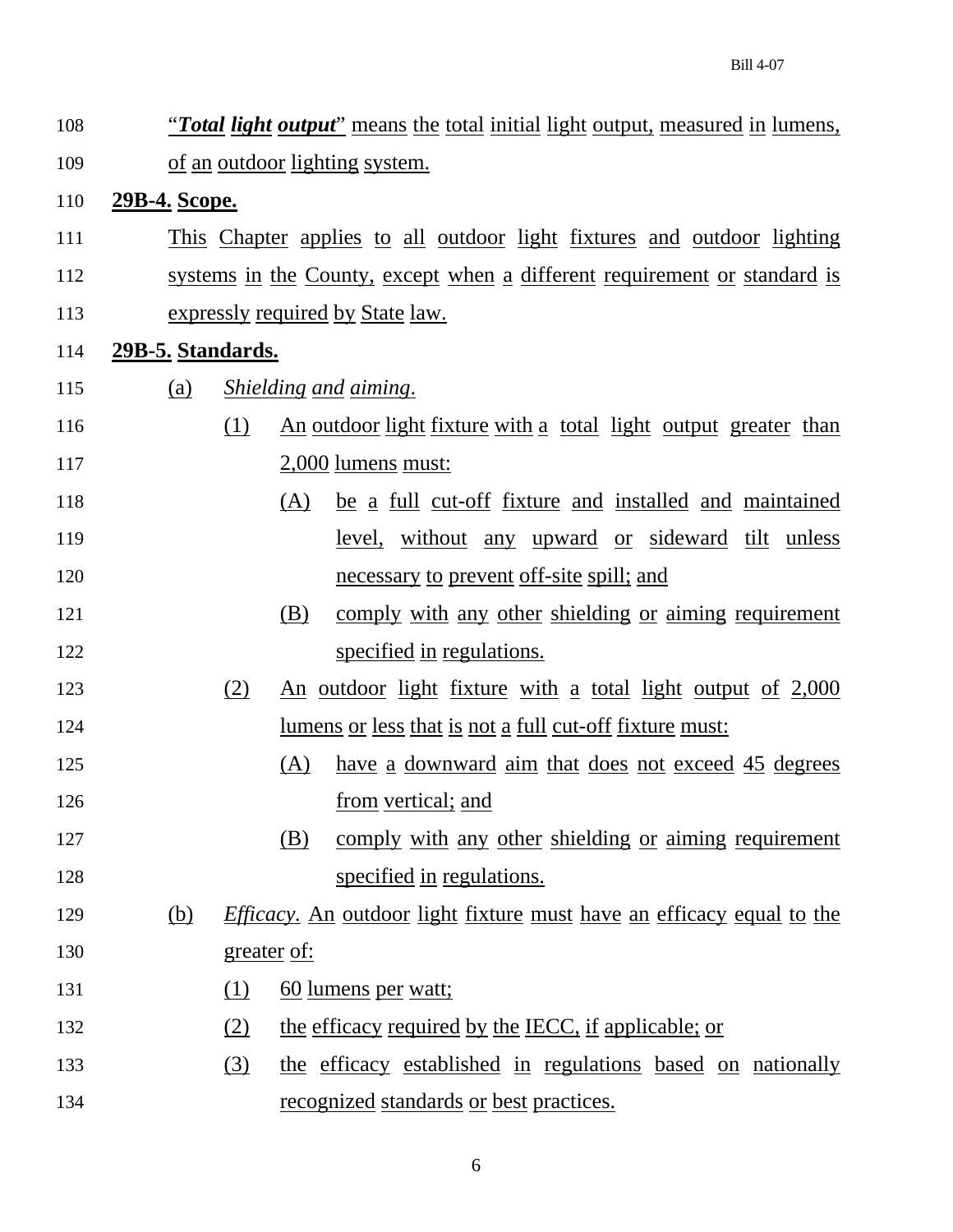| 135 | $\Omega$   |     |              | Color rendition. An outdoor light fixture must have a color rendering      |
|-----|------------|-----|--------------|----------------------------------------------------------------------------|
| 136 |            |     |              | index of at least 20.                                                      |
| 137 | <u>(d)</u> |     |              | <u>Power density. An outdoor lighting system must have a power density</u> |
| 138 |            |     |              | <u>equal to the lesser of the power density:</u>                           |
| 139 |            | (1) |              | required by the IECC, if applicable; or                                    |
| 140 |            | (2) |              | established in regulations based on nationally recognized                  |
| 141 |            |     |              | standards or best practices.                                               |
| 142 | <u>(e)</u> |     | Illuminance. |                                                                            |
| 143 |            | (1) | The          | <u>County Executive must adopt regulations</u><br>that set                 |
| 144 |            |     |              | <u>illuminance standards for:</u>                                          |
| 145 |            |     | (A)          | buildings;                                                                 |
| 146 |            |     | (B)          | driveways;                                                                 |
| 147 |            |     | (C)          | parking facilities;                                                        |
| 148 |            |     | (D)          | <u>recreational</u> areas and facilities;                                  |
| 149 |            |     | (E)          | <u>roads;</u>                                                              |
| 150 |            |     | (F)          | sidewalks and paths;                                                       |
| 151 |            |     | (G)          | signs;                                                                     |
| 152 |            |     | (H)          | <u>outdoor</u> display areas;                                              |
| 153 |            |     | (I)          | <u>outdoor</u> performance areas;                                          |
| 154 |            |     | (J)          | yards, parks, and landscapes; and                                          |
| 155 |            |     | (K)          | any other particular type of building, structure, or area, if              |
| 156 |            |     |              | the County Executive finds that an illuminance standard                    |
| 157 |            |     |              | would further the policy described in Section 29B-2.                       |
| 158 |            | (2) |              | <u>The illuminance standards set by regulation must be based on:</u>       |
| 159 |            |     | (A)          | the use of the building, structure, or area that is                        |
| 160 |            |     |              | illuminated;                                                               |
| 161 |            |     | (B)          | <b>IESNA</b> recommended practices;                                        |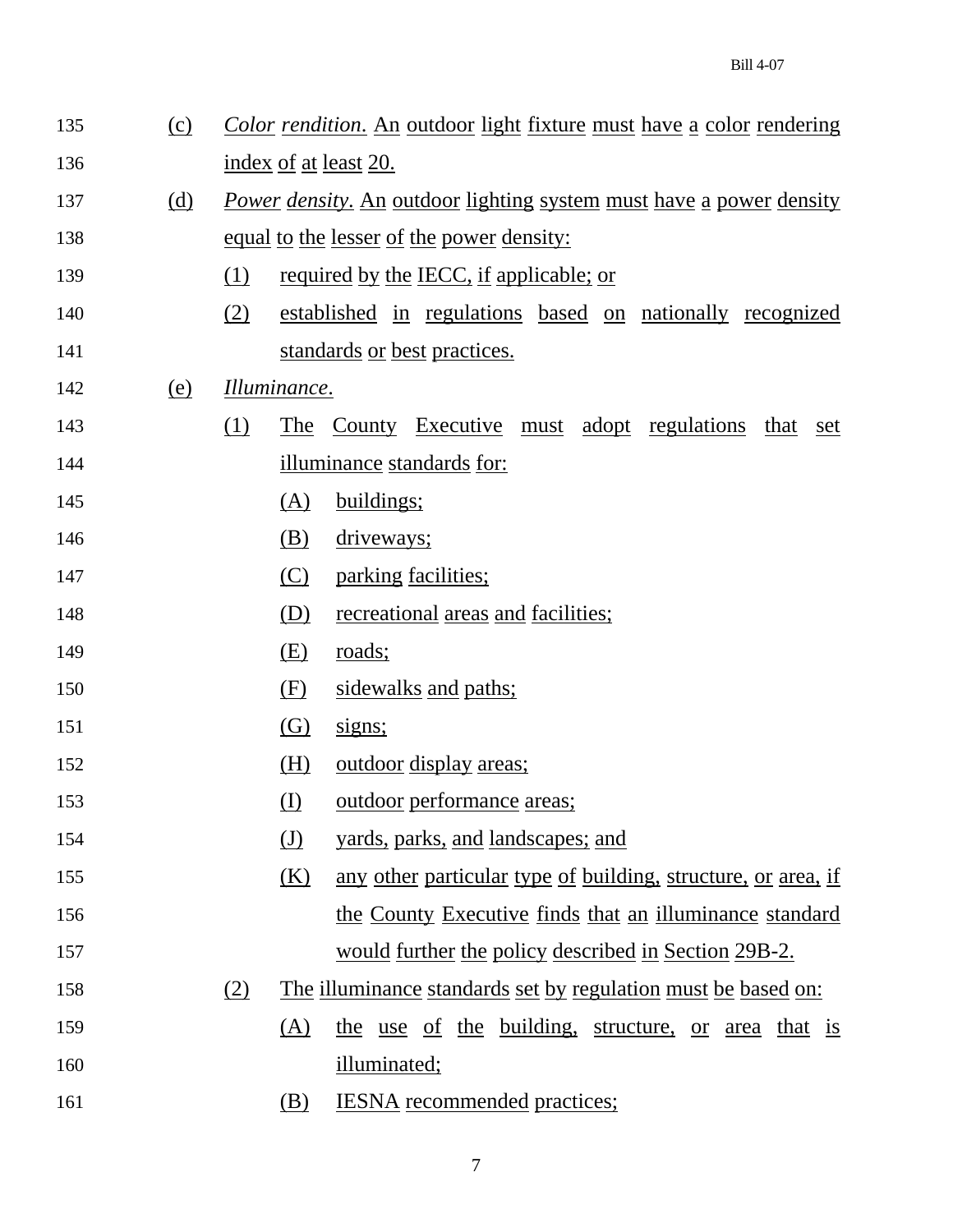162 (C) other nationally recognized standards or best practices; 163 and 164 (D) any other criteria identified in regulations that would 165 **further the policy described in Section 29B-2.** 166 (f) *Luminance*. The County Executive must adopt regulations that set 167 limits on luminance for signs and building facades based on IESNA 168 recommended practices and other nationally recognized standards and 169 best practices. 170 (g) *Controls*. 171 (1) An outdoor light fixture must be turned off during day light 172 hours. 173 (2) The County Executive may adopt regulations based on the 174 criteria listed in subsection (i) that require an outdoor light 175 **fixture outdoor lighting system to:** 176 (A) automatically turn off at specified times; 177 (B) automatically lower lighting levels at specified times; 178 (C) be controlled by a motion sensor; or 179 (D) use any other control that the County Executive finds 180 necessary to serve the policy described in Section 29B-2. 181 (h) *Off-site spill*. The County Executive must adopt regulations based on 182 the criteria listed in subsection (g) that set limits on off-site spill from 183 an outdoor lighting system. 184 (i) *Regulations*. Regulations adopted under subsection (f) regarding 185 lighting controls or subsection (g) regarding off-site spill must be 186 based on: 187 (1) the use of the building, structure, or area that is illuminated; 188 (2) the level of ambient brightness in the surrounding area;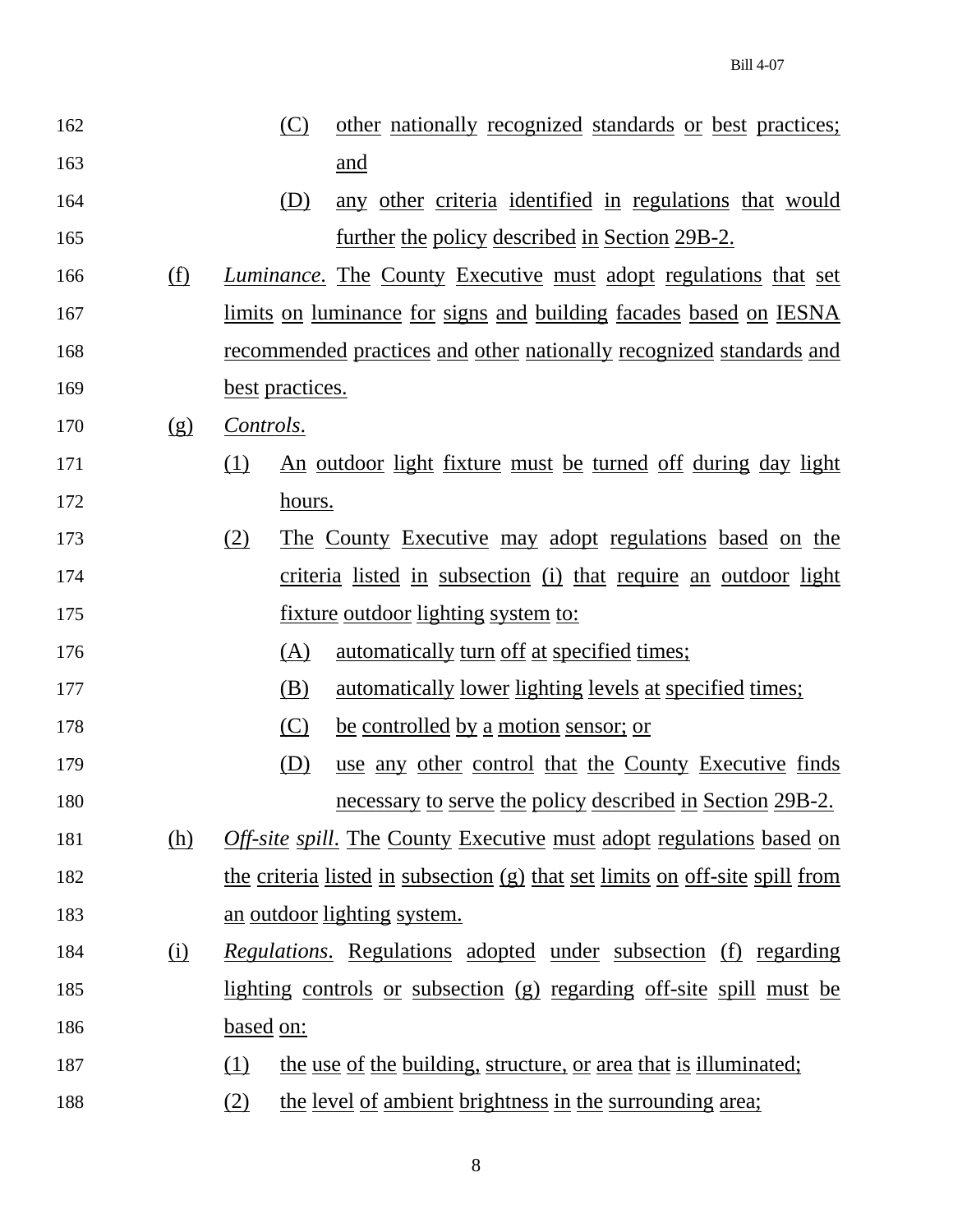| 189 |            | $\left(3\right)$<br><b>IESNA</b> recommended practices;                          |
|-----|------------|----------------------------------------------------------------------------------|
| 190 |            | $\left(4\right)$<br>other nationally recognized standards or best practices; and |
| 191 |            | any other relevant criteria identified in regulations that would<br>(5)          |
| 192 |            | <u>further the policy described in Section 29B-2.</u>                            |
| 193 | $\Omega$   | More stringent zoning requirements. If Chapter 59 establishes a                  |
| 194 |            | <u>lighting standard that is more stringent than a standard established</u>      |
| 195 |            | under this Section, an outdoor lighting system must comply with the              |
| 196 |            | standard established in Chapter 59.                                              |
| 197 |            | 29B-6. Site plans, special exceptions, building permits, use and occupancy       |
| 198 |            | permits, and electrical permits; lighting plans.                                 |
| 199 | (a)        | <u>Site plans. Except as provided in subsection (d), a person must obtain</u>    |
| 200 |            | the Director's approval of a lighting plan before applying to the                |
| 201 |            | <u>Planning Board for site plan approval under Division 59-D-3.</u>              |
| 202 | <u>(b)</u> | <i>Special exceptions.</i> Except as provided in subsection (d), a person        |
| 203 |            | <u>must obtain the Director's approval of a lighting plan before applying</u>    |
| 204 |            | to the Board of Appeals for a special exception under Division 59-G-             |
| 205 |            | <u>1.</u>                                                                        |
| 206 | (c)        | <u>Permits. A person must obtain the Director's approval of a lighting</u>       |
| 207 |            | plan before the Director issues any of the following permits:                    |
| 208 |            | <u>a building permit for a building or structure that includes an</u><br>(1)     |
| 209 |            | <u>outdoor</u> lighting system;                                                  |
| 210 |            | <u>a use and occupancy permit for a building or structure that</u><br>(2)        |
| 211 |            | includes an outdoor lighting system; and                                         |
| 212 |            | (3)<br>an electrical permit for electrical equipment that includes an            |
| 213 |            | <u>outdoor</u> lighting system.                                                  |
| 214 | (d)        | <i>Exemption.</i> A person need not obtain the Director's approval of a          |
| 215 |            | lighting plan before applying to the Planning Board for site plan                |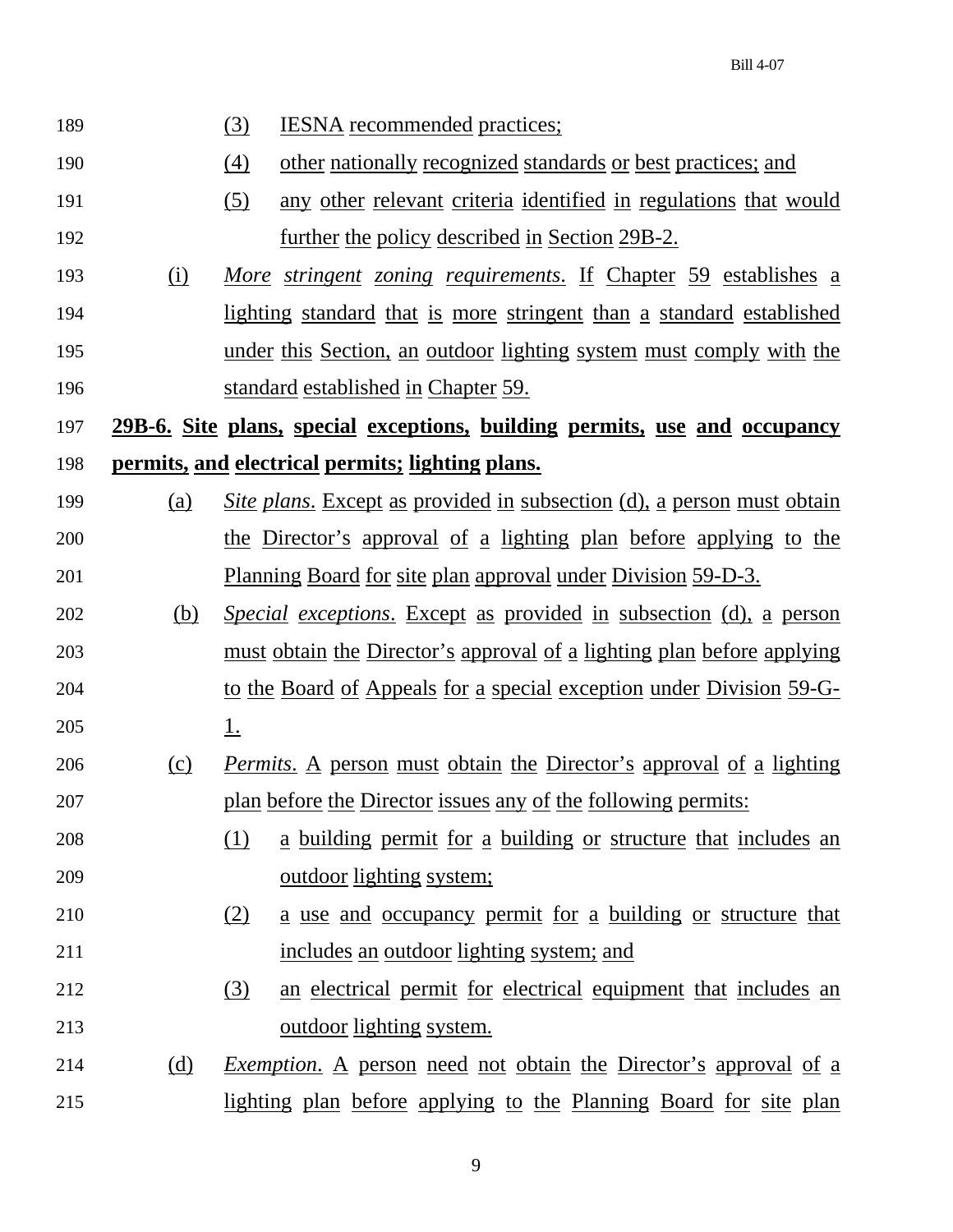| 216 |     |     |          | approval or the Board of Appeals for a special exception if the                    |
|-----|-----|-----|----------|------------------------------------------------------------------------------------|
| 217 |     |     |          | <u>combined total light output of the outdoor lighting system for the</u>          |
| 218 |     |     |          | <u>building, structure, or area that is the subject of the application is less</u> |
| 219 |     |     |          | than 7000 lumens.                                                                  |
| 220 | (e) |     |          | <u>Contents of lighting plan.</u>                                                  |
| 221 |     | (1) |          | <u>If the combined total light output of the outdoor lighting system</u>           |
| 222 |     |     |          | <u>for the building, structure, or area that is the subject of the</u>             |
| 223 |     |     |          | <u>application is 14,000 lumens or less, a lighting plan must</u>                  |
| 224 |     |     | include: |                                                                                    |
| 225 |     |     | (A)      | <u>the number and type of outdoor light fixtures;</u>                              |
| 226 |     |     | (B)      | <u>a diagram showing the location and height of each</u>                           |
| 227 |     |     |          | outdoor light fixture;                                                             |
| 228 |     |     | (C)      | the manufacturer's specifications for each outdoor light                           |
| 229 |     |     |          | fixture; and                                                                       |
| 230 |     |     | (D)      | any other information that that the Director<br>finds                              |
| 231 |     |     |          | necessary to determine whether a lighting plan complies                            |
| 232 |     |     |          | with this Chapter.                                                                 |
| 233 |     | (2) |          | If the combined total light output of the outdoor lighting system                  |
| 234 |     |     |          | for the building, structure, or area that is the subject of the                    |
| 235 |     |     |          | application is greater than 14,000 lumens, a lighting plan must                    |
| 236 |     |     |          | be certified by a lighting professional and include:                               |
| 237 |     |     | (A)      | the number and type of outdoor light fixtures;                                     |
| 238 |     |     | (B)      | a diagram showing the location and height of each                                  |
| 239 |     |     |          | <u>outdoor light fixture;</u>                                                      |
| 240 |     |     | (C)      | the manufacturer's specifications for each outdoor light                           |
| 241 |     |     |          | <u>fixture</u>                                                                     |
| 242 |     |     | (D)      | the size of each illuminated building, structure, or area;                         |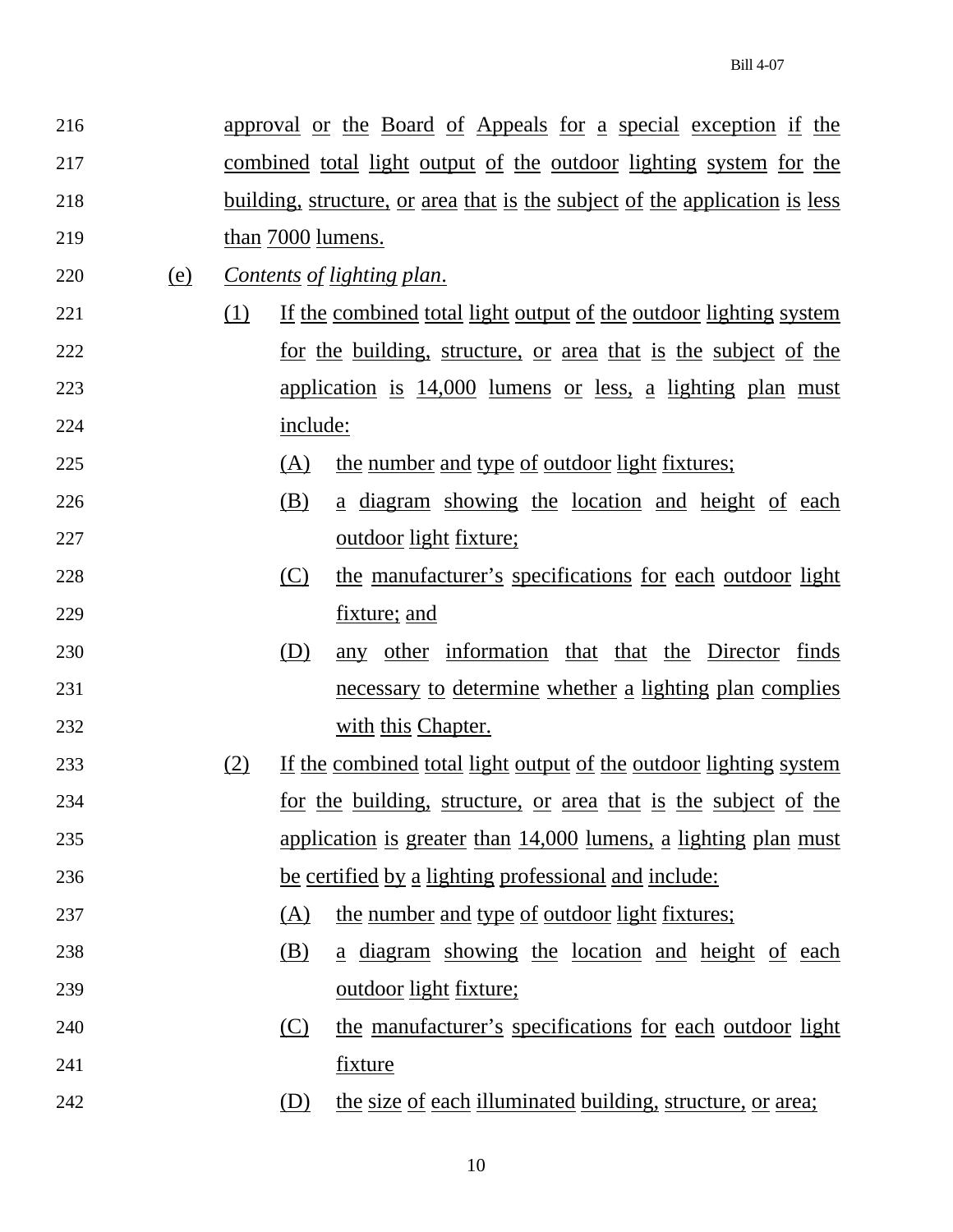| 243 | (E) | for each illuminated building, structure, or area, the |
|-----|-----|--------------------------------------------------------|
| 244 |     | efficacy and power density of the outdoor lighting     |
| 245 |     | system;                                                |
|     |     |                                                        |

- 246 (F) for each illuminated building, structure, or area, the level 247 of illuminance and off-site spill; and
- 248 (G) any other information that that the Director finds 249 necessary to determine whether a lighting plan complies 250 with this Chapter.
- 251 (f) *Conditional approval of lighting plan.* If the Director finds that a 252 lighting plan for a site plan or special exception complies with this 253 Chapter, the Director must:
- 254 (1) approve the lighting plan subject to approval by the 255 Planning Board or Board of Appeals; and
- 256 (2) issue a written approval clearly indicating that approval 257 of the lighting plan by the Planning Board or Board of 258 Appeals is a condition of the Director's approval.
- 259 (g) *Lighting plan amendments*. If the Planning Board or Board of Appeals 260 requires that a lighting plan approved by the Director be changed 261 before approving a site plan or special exception, the applicant must 262 obtain the Director's approval of a lighting plan amendment that 263 implements the required change before the Planning Board or Board 264 of Appeals approves the site plan or special exception.
- 265 (h) *Condition of permits*. The Department must require compliance with 266 this Chapter as a condition of any building permit, use and occupancy 267 permit, or electrical permit.

268 **29B-7. Exemptions.**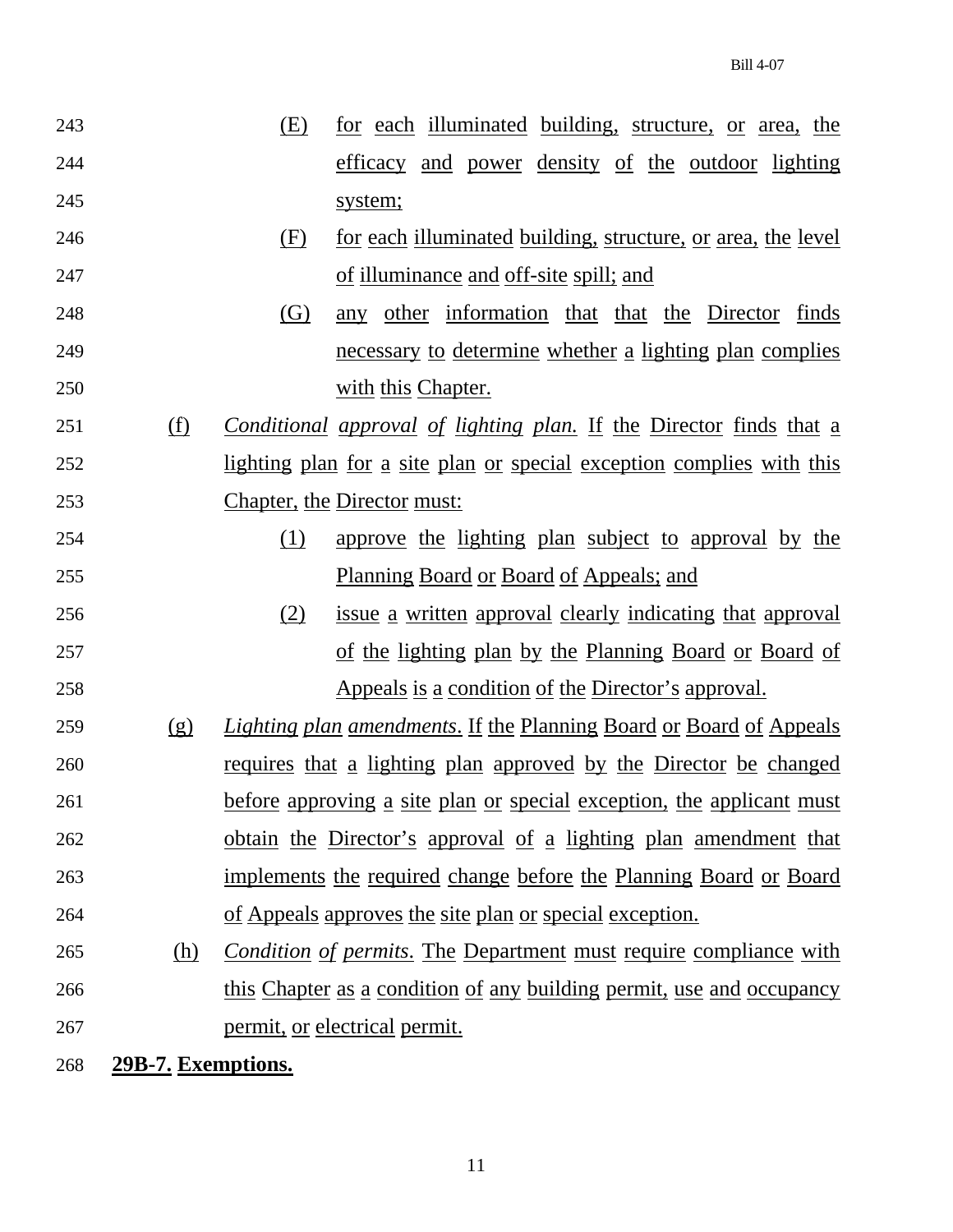| 269 |                       |                                                                                   | The following types of lighting are exempt from the requirements of       |  |  |  |
|-----|-----------------------|-----------------------------------------------------------------------------------|---------------------------------------------------------------------------|--|--|--|
| 270 |                       | this Chapter:                                                                     |                                                                           |  |  |  |
| 271 |                       | $\Omega$<br>an <u>outdoor</u> lighting system that consists solely of low wattage |                                                                           |  |  |  |
| 272 |                       |                                                                                   | <u>incandescent lights or low wattage fluorescent lights if the total</u> |  |  |  |
| 273 |                       |                                                                                   | <u>light output of the system is 7,000 lumens or less;</u>                |  |  |  |
| 274 |                       | (2)                                                                               | an emergency light used by or at the direction of police, fire            |  |  |  |
| 275 |                       |                                                                                   | protection, medical personnel, or correctional officers;                  |  |  |  |
| 276 |                       | (3)                                                                               | an <u>outdoor</u> lighting system used to illuminate an airport or        |  |  |  |
| 277 |                       |                                                                                   | <u>correctional</u> facility; and                                         |  |  |  |
| 278 |                       | (4)                                                                               | any other outdoor lighting system exempted in regulations.                |  |  |  |
| 279 | 29B-8. Modifications. |                                                                                   |                                                                           |  |  |  |
| 280 | <u>(a)</u>            |                                                                                   | <i><u>Authorized.</u></i> The Director may allow an applicant to modify a |  |  |  |
| 281 |                       |                                                                                   | <u>requirement of this Chapter if the applicant shows that:</u>           |  |  |  |
| 282 |                       | <u>(1)</u>                                                                        | <u>compliance would be impractical and unduly burdensome;</u>             |  |  |  |
| 283 |                       | (2)                                                                               | the public interest would be served by the modification;                  |  |  |  |
| 284 |                       | (3)                                                                               | the modification is consistent with the intent of this Chapter;           |  |  |  |
| 285 |                       |                                                                                   | and                                                                       |  |  |  |
| 286 |                       | $\left(4\right)$                                                                  | the modification would not cause excessive glare or off-site              |  |  |  |
| 287 |                       |                                                                                   | spill on adjacent property or the surrounding area.                       |  |  |  |
| 288 | <u>(b)</u>            |                                                                                   | 30 days or less.                                                          |  |  |  |
| 289 |                       | (1)                                                                               | <u>The Director may allow an applicant to modify a requirement of</u>     |  |  |  |
| 290 |                       |                                                                                   | this Chapter for up to 30 days without holding a public hearing.          |  |  |  |
| 291 |                       | (2)                                                                               | The Director must not renew a modification granted under this             |  |  |  |
| 292 |                       |                                                                                   | subsection.                                                               |  |  |  |
| 293 | <u>(c)</u>            |                                                                                   | <u>More than 30 days. The Director may allow an applicant to modify a</u> |  |  |  |
| 294 |                       |                                                                                   | requirement of this Chapter for longer than 30 days only after            |  |  |  |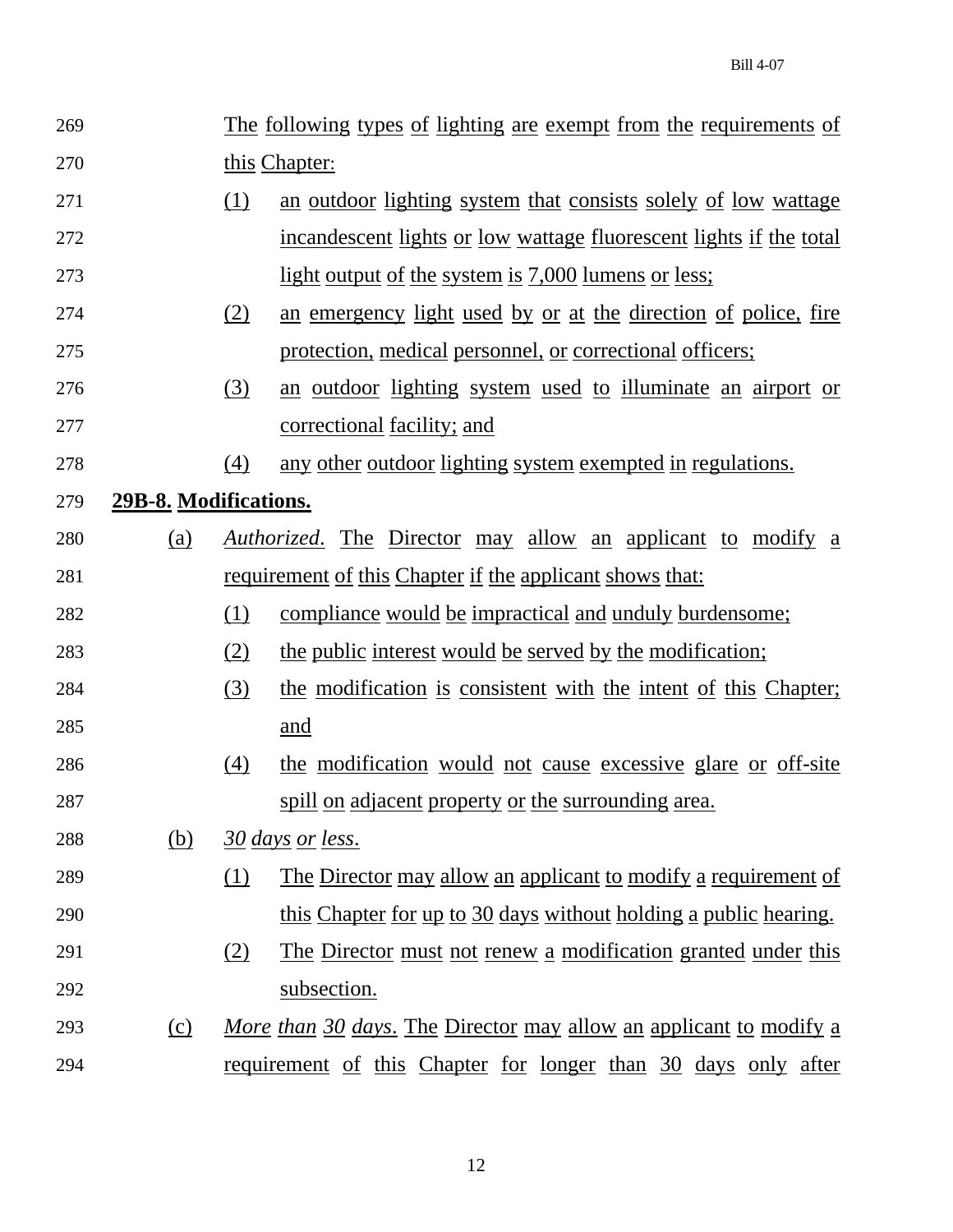| 295 |            | providing notice as required by subsection (d) and holding a public |     |                                                                       |
|-----|------------|---------------------------------------------------------------------|-----|-----------------------------------------------------------------------|
| 296 |            | hearing as required by subsection (e).                              |     |                                                                       |
| 297 | <u>(d)</u> | Notice.                                                             |     |                                                                       |
| 298 |            | <u>(1)</u>                                                          |     | Within 10 days after the Director receives an application for a       |
| 299 |            |                                                                     |     | <u>modification, the Director must mail written notice of the</u>     |
| 300 |            |                                                                     |     | <u>application to adjacent property owners and, in the Director's</u> |
| 301 |            |                                                                     |     | discretion, any other interested person.                              |
| 302 |            | (2)                                                                 |     | The written notice must contain:                                      |
| 303 |            |                                                                     | (A) | the name of the applicant, the case number, and the date,             |
| 304 |            |                                                                     |     | time, and place of the hearing;                                       |
| 305 |            |                                                                     | (B) | <u>a description of the requested modification;</u>                   |
| 306 |            |                                                                     | (C) | a statement indicating that the complete application is               |
| 307 |            |                                                                     |     | <u>available for inspection at the Department;</u>                    |
| 308 |            |                                                                     | (D) | the address, telephone number, and business hours of the              |
| 309 |            |                                                                     |     | Department; and                                                       |
| 310 |            |                                                                     | (E) | an explanation of any requirements for written or oral                |
| 311 |            |                                                                     |     | testimony at the hearing.                                             |
| 312 | <u>(e)</u> | Hearing.                                                            |     |                                                                       |
| 313 |            | <u>(1)</u>                                                          |     | The Director must hold a hearing on a modification application        |
| 314 |            |                                                                     |     | no sooner than 30 days after mailing the notice required by           |
| 315 |            |                                                                     |     | subsection (d).                                                       |
| 316 |            | (2)                                                                 |     | If the Director finds that an emergency poses an immediate            |
| 317 |            |                                                                     |     | threat to the public health, safety, or interest, the Director may    |
| 318 |            |                                                                     |     | <u>reduce the notice period required by paragraph (1).</u>            |
| 319 |            | (3)                                                                 |     | The Director must issue a decision within 30 days after:              |
| 320 |            |                                                                     | (A) | the hearing; or                                                       |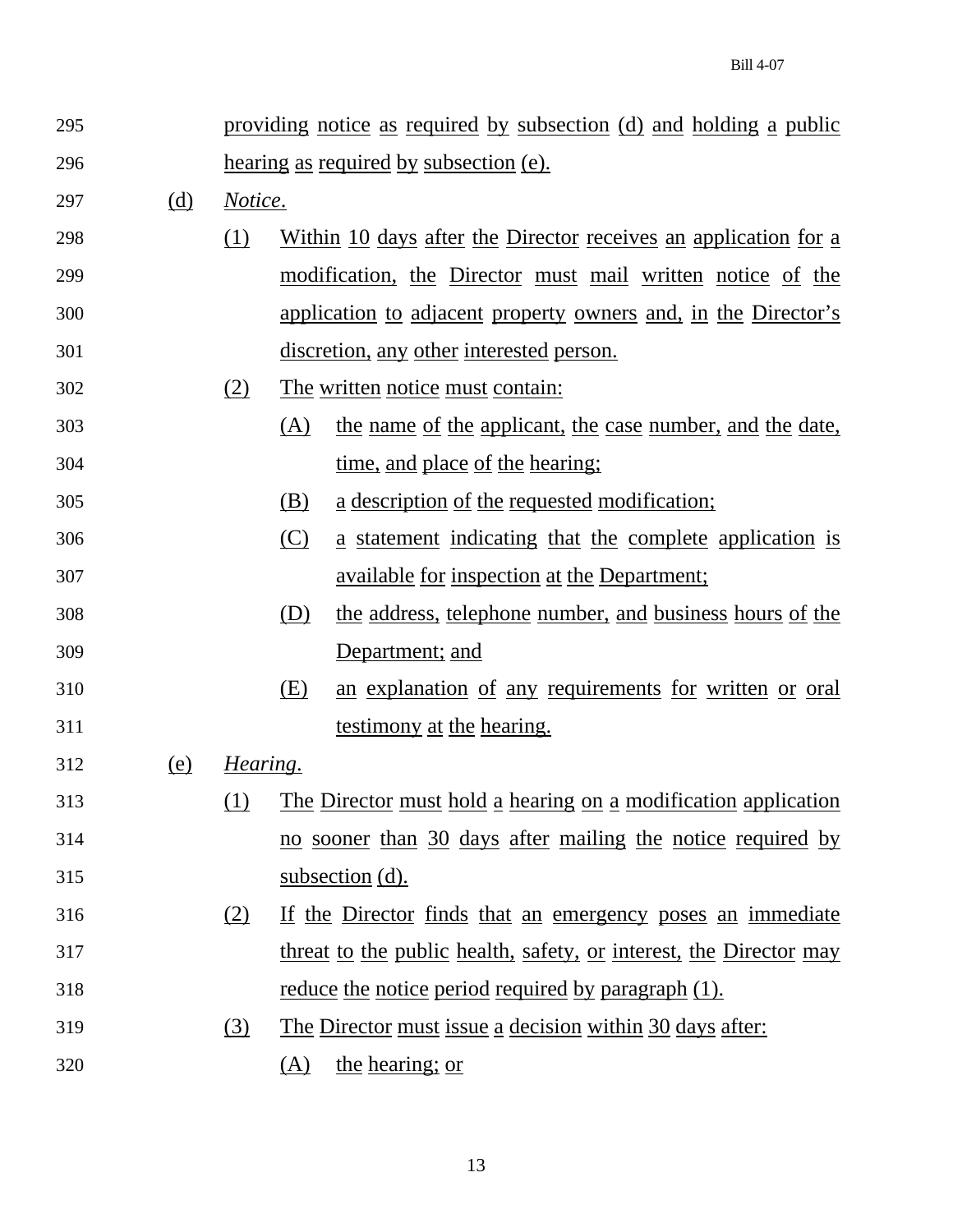- 321 (B) if the Director holds the record open after the hearing, the 322 close of the record.
- 323 (f) *Signs*. At least 30 days before the hearing, and for 30 days after the 324 Director issues a decision on the application, the applicant must 325 provide notice of the hearing by posting a conspicuous sign that 326 conforms to design, content, size, and location requirements set by 327 regulation.
- 328 (g) *Conditions.* If the Director allows a modification, the Director must 329 require the applicant to use the best technology and strategy 330 reasonably available to mitigate the adverse affects of any outdoor 331 lighting system that does not comply with this Chapter.
- 332 **29B-9. Enforcement authority.**
- 333 (a) *Generally.* The Director must enforce this Chapter.
- 334 (b) *Concurrent authority*. The County Executive may delegate concurrent 335 authority to enforce this Chapter to the Police Department, any other 336 Executive department, or any applicable municipal agency in any 337 municipality in which this Chapter applies.
- 338 **29B-10. Complaints.**
- 339 (a) *Written complaint*. Any person may file a written complaint with the 340 Department alleging that an outdoor lighting system does not comply 341 with this Chapter.
- 342 (b) *Contents*. A complaint must be in writing and contain:
- 343 (1) the name and address of the complainant;
- 344 (2) the address and, if known, the name of the owner of the 345 building, structure, or area that allegedly does not comply with 346 this Chapter; and
- 347 (3) a description of the alleged violation.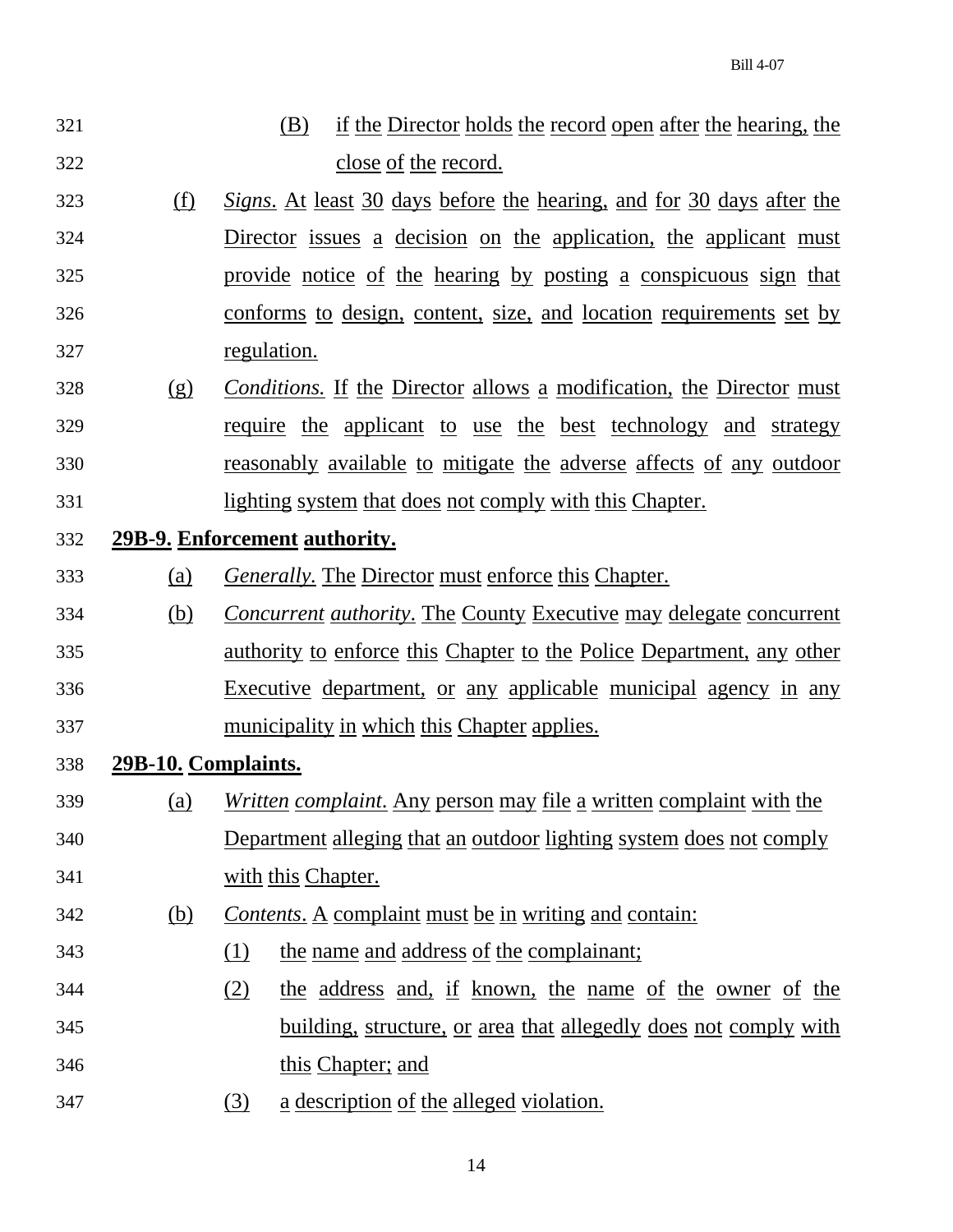- 348 (c) *Inspection.* Within 30 days after receiving a complaint, the 349 Department must inspect the building, structure, or area to determine 350 the validity of the complaint.
- 351 (d) *Notice of violation and corrective order*.
- 352 (1) If the Department finds that a building, structure, or area does 353 not comply with this Chapter, the Department must issue a 354 notice of violation and corrective order.
- 355 (2) The notice of violation must identify the Section of this Chapter 356 that has been violated and the date, nature, and extent of the 357 violation.
- 358 (3) The corrective order must describe the action required to 359 correct the violation and direct the owner to correct the 360 violation within a specified period.
- 361 (e) *Notice to complainant*. Within 14 days after inspection, the Director 362 must mail the results of the inspection to the complainant, including a 363 copy of any notice of violation and corrective order.
- 364 (f) *Re-inspection*. When the time to correct a violation ends, the 365 Department must re-inspect the building, structure, or area to 366 determine whether the violation has been corrected.
- 367 (g) *Additional authority*. The authority granted by this Section is in 368 addition to any authority granted to the Director under Chapter 8 369 regarding building permits and use and occupancy permits, Chapter 370 17 regarding electrical permits, or Division 59-G-1 regarding special 371 exceptions.
- 372 **29B-11. Penalties and injunctive relief.**
- 373 (a) *Penalties.* A violation of this Chapter is a Class A civil violation. 374 Each day a violation continues is a separate offense.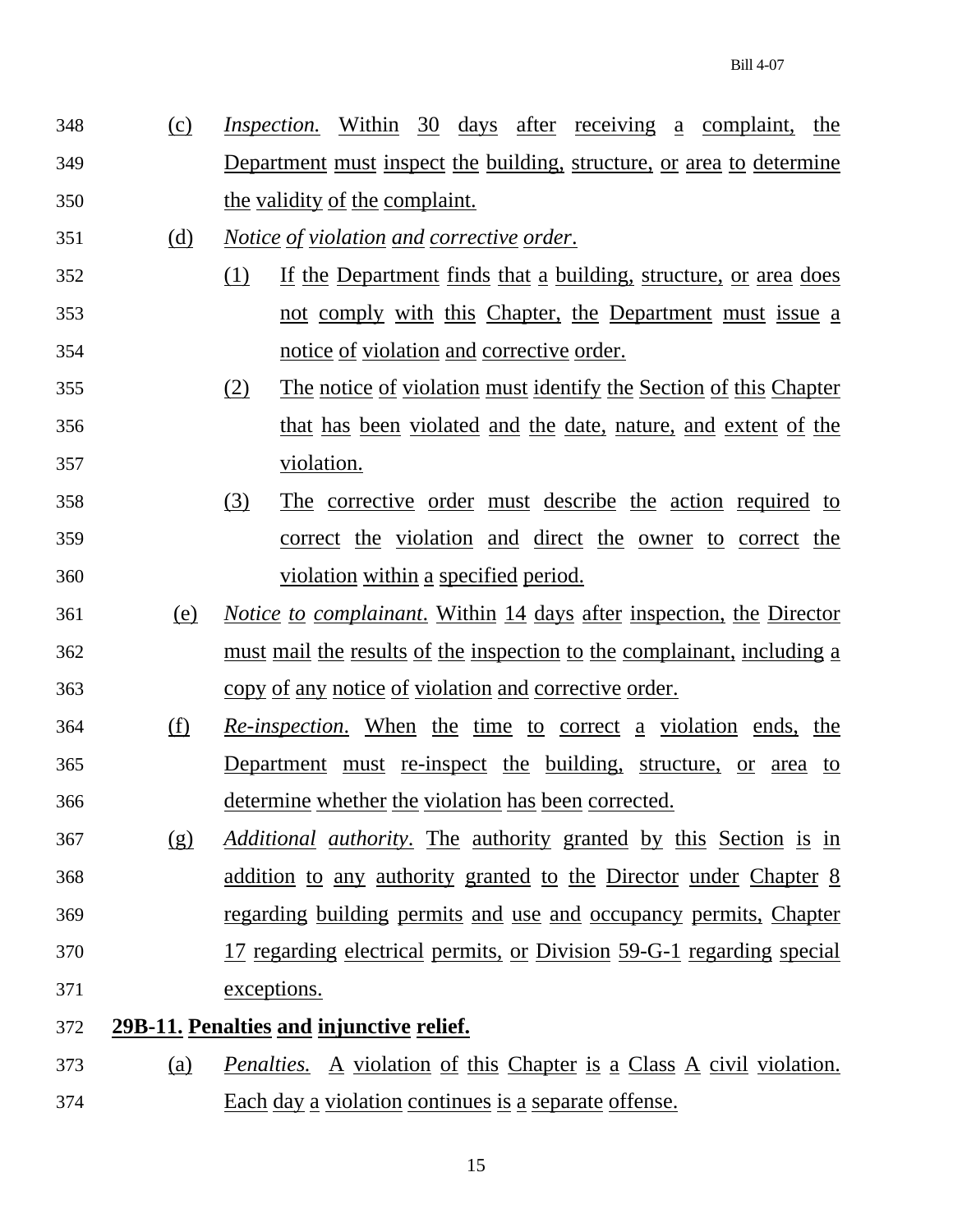375 (b) *Injunctive relief.* The Department may seek injunctive or other 376 appropriate judicial relief to stop or prevent any continuing violation 377 of this Chapter.

# 378 **29B-12. Appeals.**

- 379 A person aggrieved by a final decision of the Director regarding a lighting
- 380 plan under Section 29B-6 or a modification under Section 29B-8 may appeal
- 381 the decision to the Board of Appeals, under the procedures specified in 382 Section 2-113, within 30 days after the Director issues the decision.

## 383 **29B-13. Regulations**

- 384 The County Executive must adopt regulations under method (2) as necessary 385 to administer this Chapter. Those regulations must:
- 386 (a) set standards for shielding, aiming, efficacy, color rendition, power 387 density, illuminance, luminance, controls, and off-site spill that are 388 consistent with Section 29B-5;
- 389 (b) identify any outdoor lighting system that is exempt from this Chapter 390 under Section 29B-7, in addition to those that are listed in Section 391 29B-7;
- 392 (c) set standards for the design, content, size, and location of the sign that 393 must be posted by an applicant before a public hearing on a 394 modification under Section 29B-8;
- 395 (d) set fees sufficient to offset the cost of administering this Chapter; and
- 396 (e) identify equipment and techniques that must be used to measure 397 compliance.
	-

# 398 **Sec. 3. Applicability; initial regulations.**

399 (a) Chapter 29B, as added by this Act, applies to any building permit, use 400 and occupancy permit, electrical permit, special exception, or site plan 401 for which an application is filed on or after January 1, 2008.